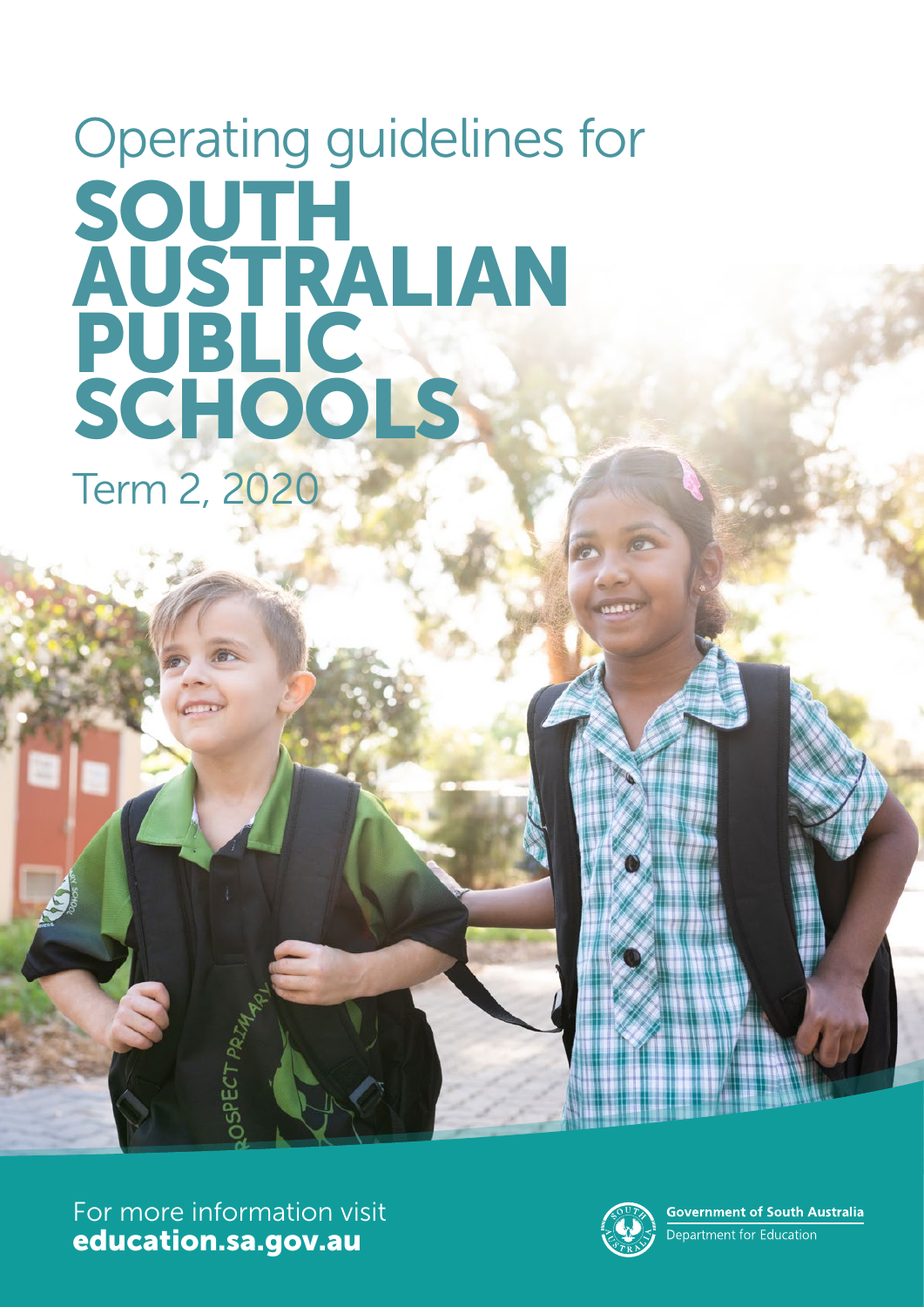# OPERATING GUIDELINES FOR SOUTH AUSTRALIAN PUBLIC SCHOOLS Term 2, 2020

These operating guidelines have been developed to support the operation of South Australian public schools, preschools and early childhood services from the start of Term 2, 2020, in response to the COVID-19 pandemic.

The Department for Education will continue to follow advice provided by SA Health and the Australian Health Protection Principal Committee (AHPPC) regarding the operation of schools, preschools and early childhood services during the pandemic.

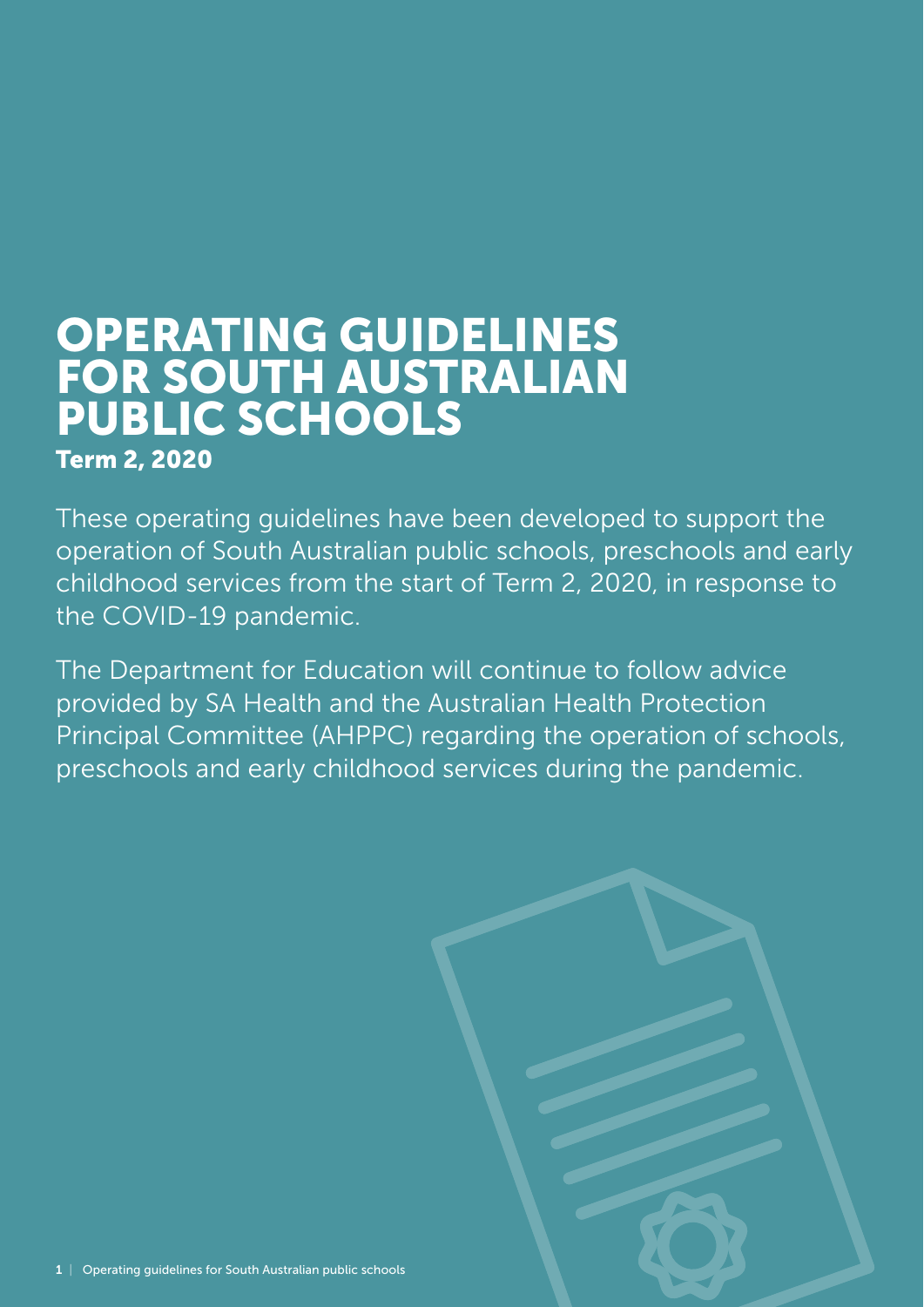# National Principles for school education response to COVID-19

The following principles are guiding decision making nationally in relation to the operation of schools, preschools and early childhood services:

- Our schools are critical to the delivery of high 1 and our series of the state of the definition of the state of the state of the state of the state of  $\overline{5}$ our children the best possible start in life. Our education systems are based on the recognition that education is best delivered by professional teachers to students in the classroom on a school campus.
- During the COVID-19 crisis alternative flexible, remote delivery of education services may be needed. 2
- Our schools must be healthy and safe environments for students, teachers and other staff to ensure the effective and efficient delivery of education to students. 3
- State and Territory Governments and nongovernment sector authorities are responsible for managing and making operational decisions for their school systems respectively, subject to compliance with relevant funding agreements with the Commonwealth. 4

Decisions regarding the response to COVID-19 in the schooling sector must continue to be informed by expert, official, national and statebased public health and education advice, consistent with these national principles.



All students must continue to be supported by their school to ensure participation in quality education during the COVID 19 crisis.

The health advice consistently provided by the AHPPC is that attendance at a school campus for education represents a very low health risk to students. The advice also notes that appropriate practices must be employed at schools, like at other workplaces, to provide a safe working environment for school staff, including teachers, and that the specific AHPPC advice regarding school campuses should be followed. 7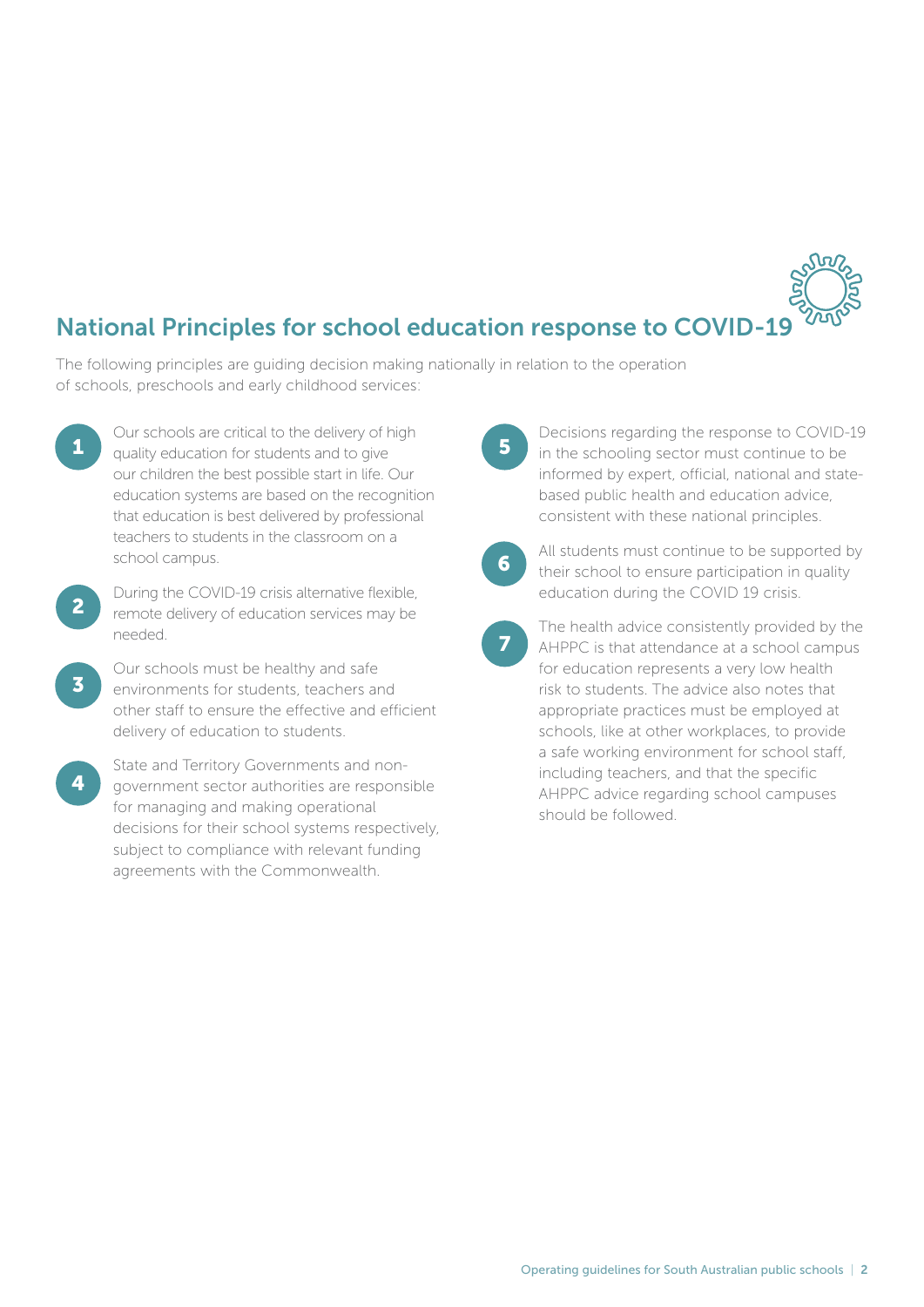

## Schools, preschools and early childhood services will remain open

The Department for Education will continue to follow the advice from SA Health and Australia's expert health body, AHPPC.

The current advice is that schools, preschools and early childhood facilities should remain open.

With low rates of infection in South Australia, parents are encouraged to send their children to school in term 2.

If parents choose to keep their children at home, remote learning will continue for those students learning from home during the COVID-19 pandemic.

Schools, preschools and early childhood sites will only temporarily close, as directed by SA Health, if there is a confirmed case of COVID-19. The site will be thoroughly cleaned and reopened on advice from SA Health. During that time, schools will provide remote learning options for students.

# Continuity of learning

At the end of term 1, teachers and leaders prepared work for students learning from school and students learning from home. This preparation means our schools are ready to respond to changes to school operations during all stages of the COVID-19 pandemic while ensuring every student continues to receive a quality education from professional educators.

Learning from home and learning from school guidelines are on [EDi.](https://edi.sa.edu.au/supporting-children/health-and-wellbeing/covid-19/supporting-children/learning-continuity)

Parents are encouraged to send their children to school from the beginning of term 2.

Remote learning will continue for those students who are vulnerable, have chronic medical conditions and whose parents choose to keep them home during the COVID-19 pandemic.

Remote learning may also be required in the event of a confirmed case of COVID-19 at a Department for Education site or a particular region where students or teachers are required to self-isolate or the school site is temporarily closed for cleaning and contact tracing.

An additional layer of support has been developed to assist teacher programming. Two Week Units of work are designed for students to complete over 2 weeks and contain lessons and activities across every year level in English, Maths and Science.

While the units are aligned to the Australian Curriculum, they shouldn't replace the current school curriculum. Teachers can adapt or embed these units to support current programs for students learning onsite or at home. New units will be available every fortnight during term 2.

[Our Learning SA](https://www.education.sa.gov.au/our-learning-sa) can also be used to support teachers in their planning. Our curriculum development team have curated over 650 resources across every learning area and every year level. On the website, you'll also find an Advice for Families page and resources are also available to support families who are choosing to continue their child's learning at home.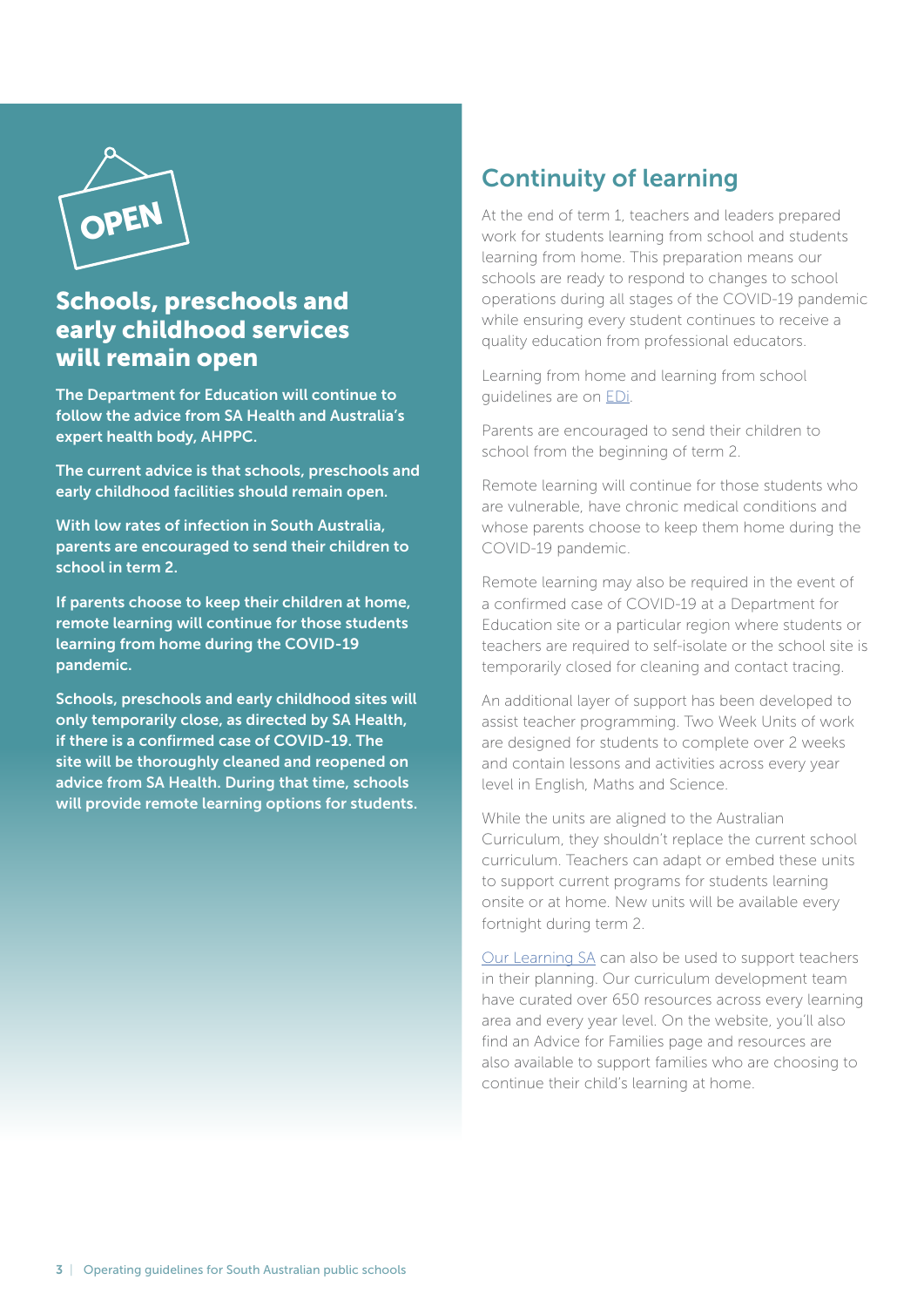# Students

From the beginning of term 2, students are encouraged to return to school.

Students who are unwell must remain at home. Parents or carers of children at school who are unwell will be contacted and asked to collect them as soon as possible. Students should not return to school until they are well and symptom free.

Where families elect not to send their child to school. the child must be learning from home, and remote learning will be provided by the school.

Where children are not at school, parents and carers are responsible for the child's learning, safety and wellbeing at home.

Parents and carers of children and young people with complex medical needs are encouraged to consult their health practitioner when deciding if they should attend school. The school will work with parents and carers and the student's health care team to ensure they have an appropriate plan in place to support the student at school or home.

# **Principals**

Principals will continue to exercise their professional judgement and make local decisions, within the parameters and guidance provided by the department, to ensure operations suit their school context.

Principals must make sure staff and student safety and wellbeing remain the overall priorities for the school.

Principals will work with staff to ensure educational provision can continue at school with the students who are attending, and that students at home are maintaining appropriate access to learning. Priority is to be given to teachers preparing and delivering lessons, responding to students and giving regular feedback on their work.

Principals are expected to implement flexible working opportunities for vulnerable staff where possible, while balancing the needs of students learning at school.

Principals should use relief staff to assist in managing gaps in the workforce due to staff absences, vulnerable staff working from home, or to support the changes in operations of schools. Principals may consider whether vulnerable staff working from home are best placed to support students learning at home.

Principals are to provide clear, timely, regular communication and reassurance to parents and carers.

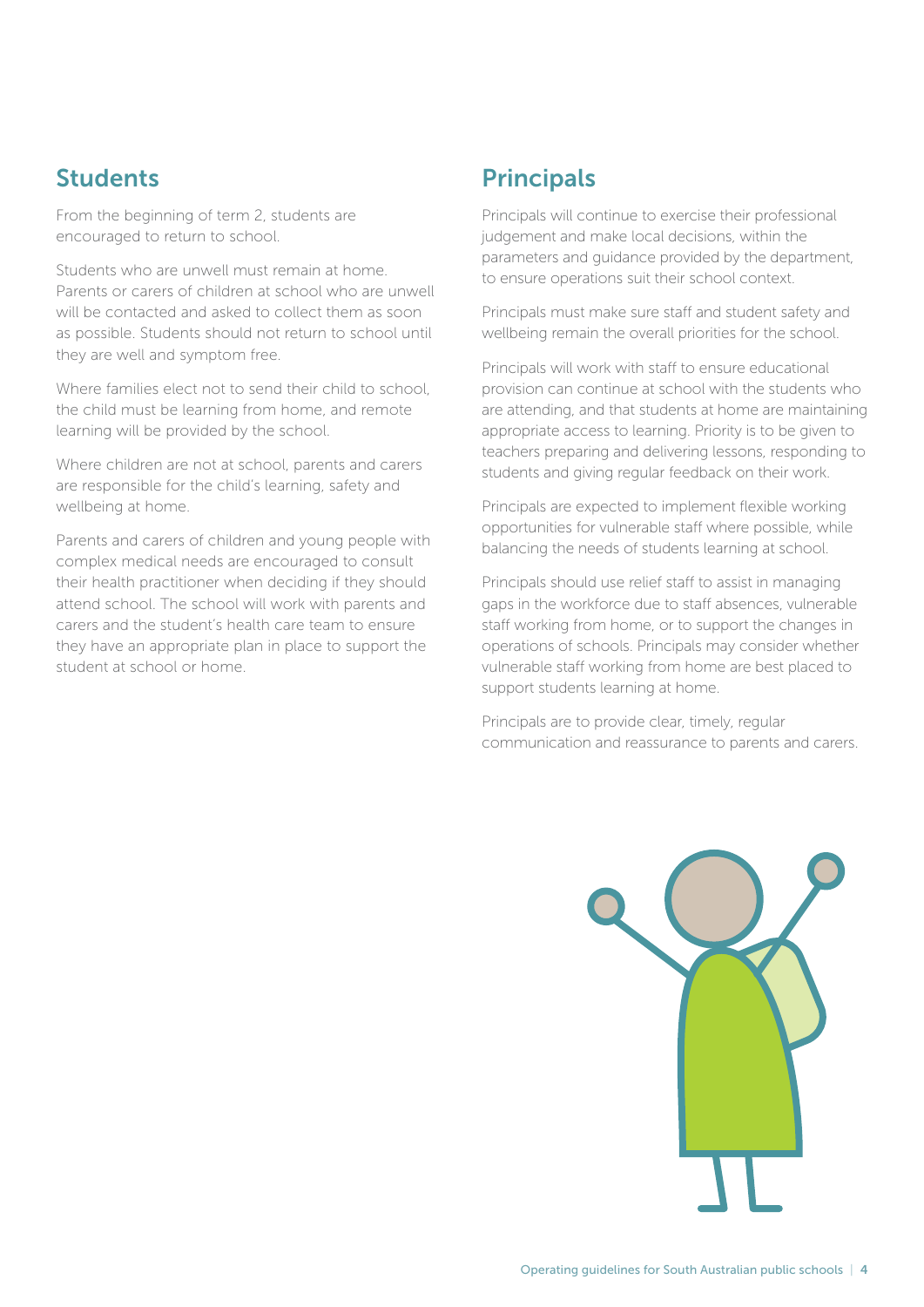# Staff

The health and wellbeing of our staff will be supported in a range of ways, including adjustments for vulnerable staff.

It's important that staff do not attend school, preschool or early childhood service sites if they are unwell.

### Vulnerable employees

We must take every step to continue providing a quality learning environment for our children and young people. At the same time, we need to protect and support our employees who are considered to be more vulnerable in the circumstances.

### Definition of a vulnerable employee

The employees considered to be vulnerable are:

- Aboriginal or Torres Strait Islander people aged 50 years and older with one or more chronic medical conditions
- anyone aged 65 and over with a chronic medical condition
- anyone aged over 70
- anyone with a compromised immune system
- women who are pregnant, based on medical advice.

## Flexible working for vulnerable employees

People who are considered vulnerable need to be supported to stay home. We will support [flexible](https://edi.sa.edu.au/supporting-children/health-and-wellbeing/covid-19/supporting-employees/flexible-working)  [working arrangements](https://edi.sa.edu.au/supporting-children/health-and-wellbeing/covid-19/supporting-employees/flexible-working) to support these people to work from home.

We know it's not always ideal for teaching and other classroom based staff to work remotely. However, if this is required due to vulnerability, consider what meaningful work you can assign that will support the site operations from home.

If any site leader needs more guidance to determine how they can support team members in this situation, please speak with your education director.

Where it's not possible to work from home, for example for grounds people, employees must access appropriate leave entitlements.

It is the department's expectation that people in vulnerable categories who request to work from home or take leave are supported as soon as possible. This needs to be enacted locally between employees and leaders.

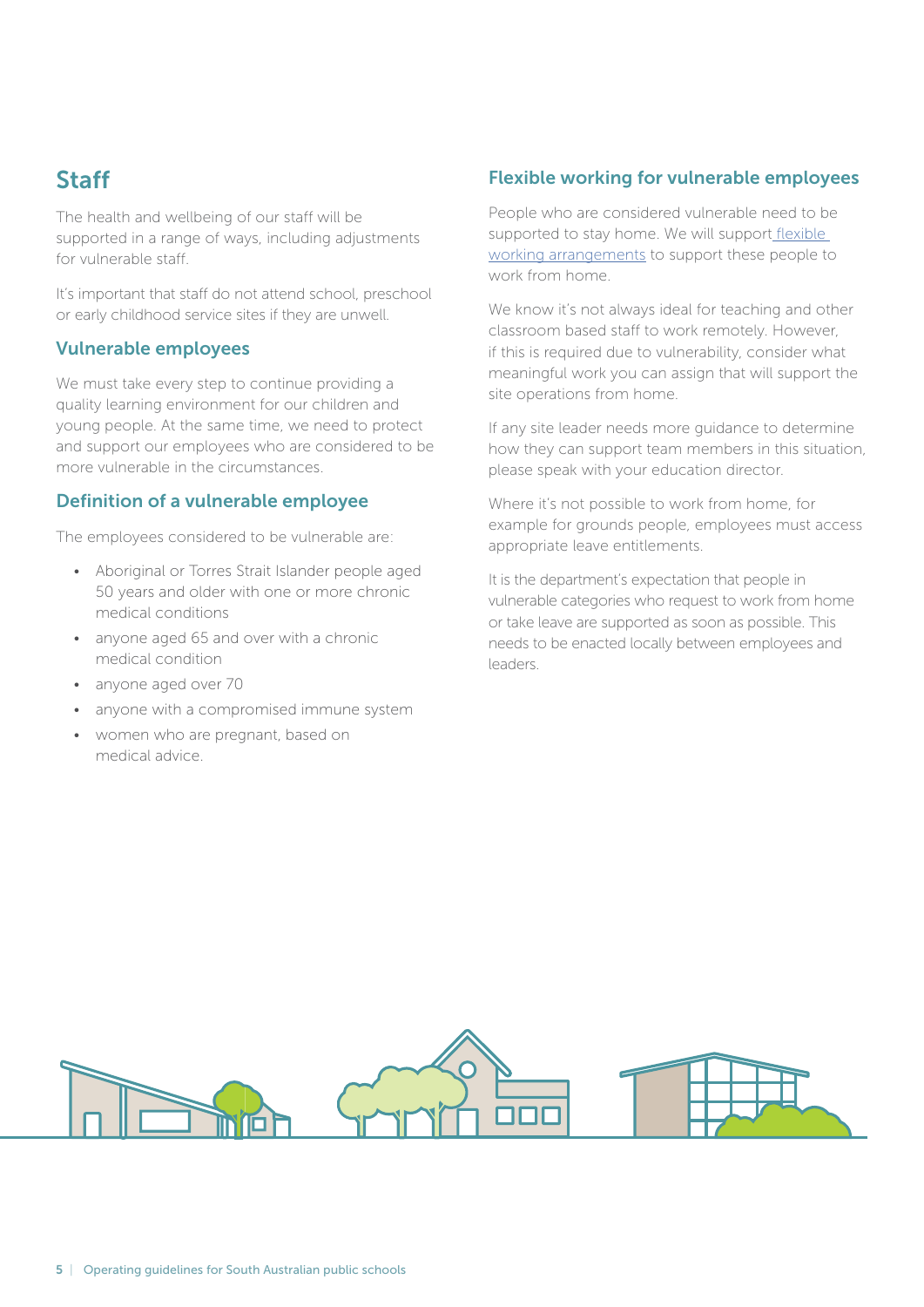## Other options for employees who are vulnerable

If working from home is not an option, there are other work options available, including leave arrangements.

Employees who meet the age criteria or who have an underlying medical condition or who live in the same household as a family member who has an underlying health condition:

- Access individual sick or carer's leave entitlements.
- If these leave entitlements are exhausted, access COVID-19 special leave with pay (capped at 15 days), then
- access individual leave entitlements (for example annual leave, retention leave, long service leave).

In the event that all leave entitlements are exhausted, options will be considered on a case-by-case basis.

If an employee cannot immediately provide a medical certificate in relation to an underlying health condition, please use your discretion and facilitate appropriate flexible working arrangements to support the employee.

Employees who are pregnant and their doctor advises it is not safe for them to perform their normal duties:

- In the first instance we will consider if there is a safe job that you can be transferred into until the commencement of your maternity leave.
- Any request for transfer to a safe job should include a certificate from a medical practitioner confirming what adjustments are required for a job to be considered safe.
- If not practicable to transfer to a safe job in the workplace (which could include another public sector agency where appropriate), we will explore working from home options.
- If it is not practicable or appropriate to work from home, you will be provided with 'no safe job' leave. This means you won't need to access other leave entitlements or normal special leave with pay.

Refer to [leave arrangements for COVID-19](https://edi.sa.edu.au/supporting-children/health-and-wellbeing/covid-19/supporting-employees/covid-19-leave#pregnant) on EDi for more information.

Staff will continue to monitor the learning and wellbeing of their students, whether learning at school or learning at home.

School support staff will continue to be essential to supporting in class and remote learning during the COVID-19 pandemic.

The department has confirmed the availability of temporary relief teachers and is streamlining processes to engage them.

Business managers, administrative staff, cleaners, grounds staff and other school staff will continue in their usual roles to support the effective functioning of the school and may be directed to other duties as required.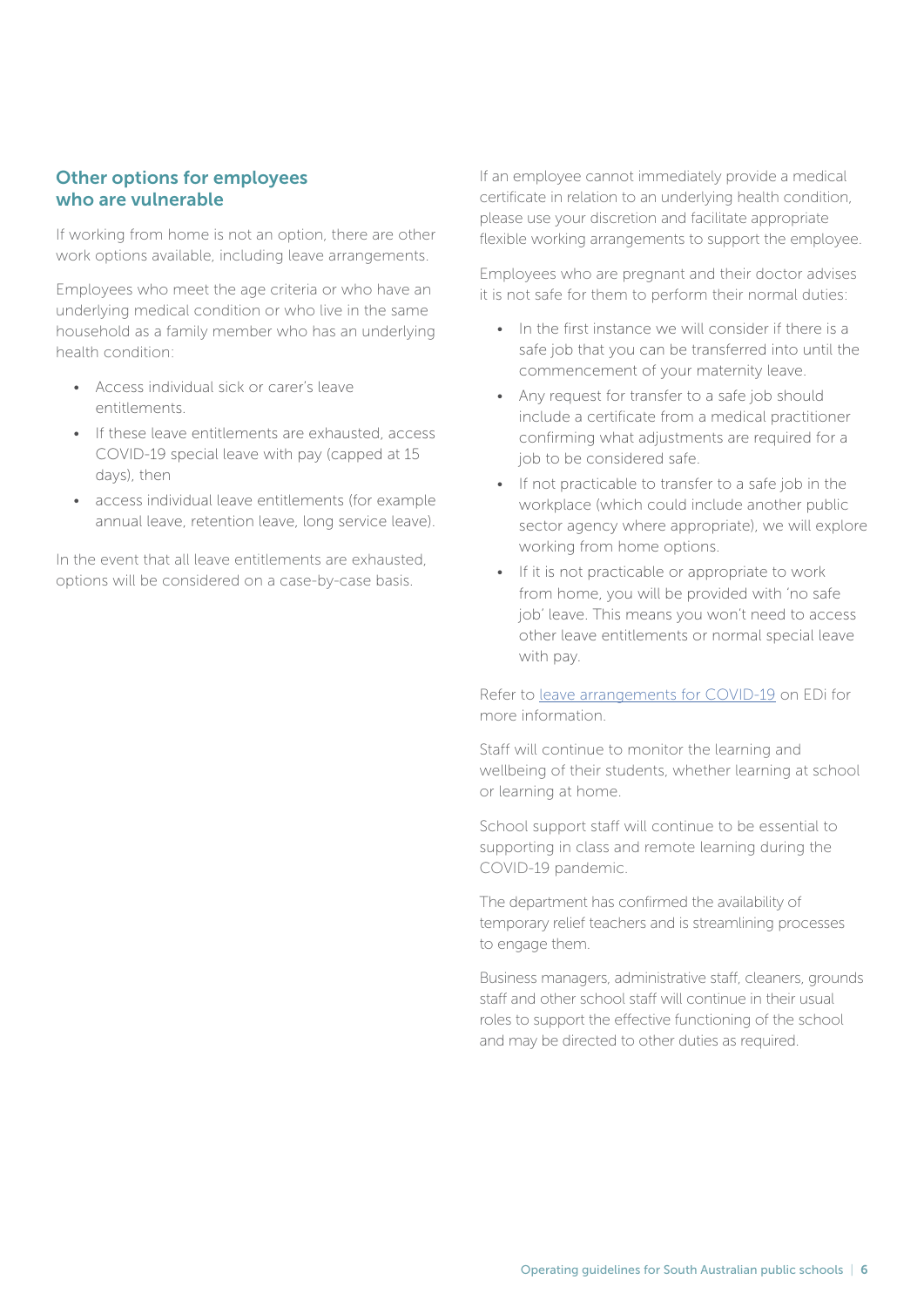## Staff wellbeing

Maintaining your wellbeing at this time of uncertainty is very important.

There are resources and supports available, including our [employee](https://edi.sa.edu.au/hr/for-individuals/work-conditions/mywellbeing/employee-assistance-program-eap)  [assistance program](https://edi.sa.edu.au/hr/for-individuals/work-conditions/mywellbeing/employee-assistance-program-eap).

As always, please continue to monitor your own wellbeing and that of your colleagues and students during this time.

[Read more about maintaining employee](https://edi.sa.edu.au/supporting-children/health-and-wellbeing/covid-19/supporting-employees/employee-wellbeing)  [wellbeing during COVID-19](https://edi.sa.edu.au/supporting-children/health-and-wellbeing/covid-19/supporting-employees/employee-wellbeing).

Please also reach out to your leader if you need support.

# Health and safety

Schools are defined as delivering essential services and are exempt from many of the directions of the Chief Health Officer, including those regarding mass gatherings and the closure of playgrounds and libraries. Where the Chief Health Officer does issue a direction that applies to schools, those directions will be communicated to schools as they arise.

It is extremely important that unwell students and staff members stay at home. Schools should put in place appropriate physical distancing measures, and hygiene practices as much as practicable to further support the safety of staff and students.

The department will continue increased cleaning schedules at all sites, and will centrally source hygiene products such as hand soap, sanitiser and tissues for those sites who can't source supplies through their usual means.

Do not cancel any of your existing orders. Continue to use your usual supplier for hand sanitiser, soap, toilet paper, paper towel and disinfectant products. It's important we continue to support our suppliers and businesses.

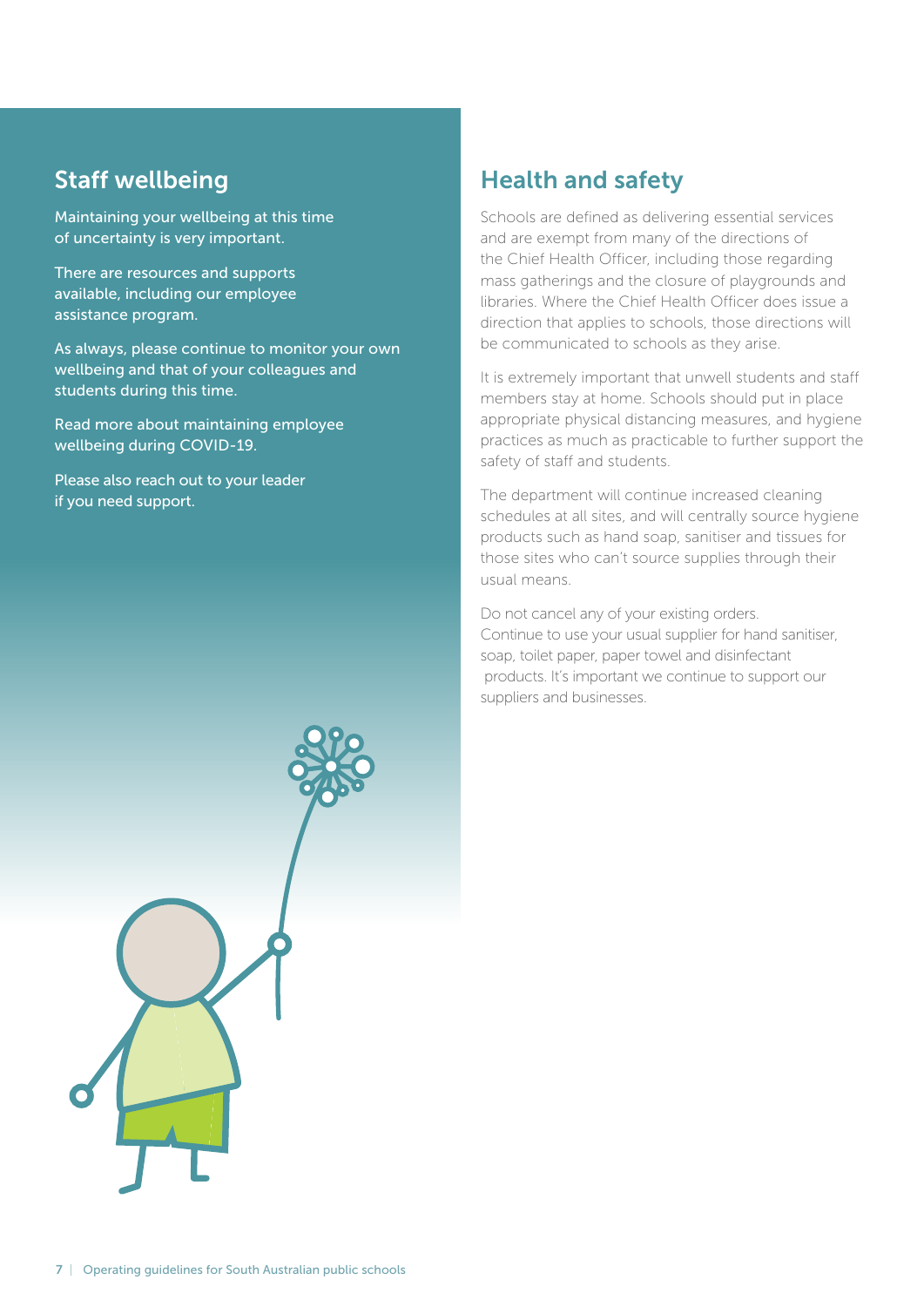# Personal protective equipment

The AHPPC has advised that additional Personal Protective Equipment (PPE), for example medical face masks, is not required to provide regular care for children or young people who are well, unless such precautions are usually adopted in the routine care of an individual child or young person. Good hygiene practices and environmental cleaning are more important for reducing risk.

It is not recommended non-medical face coverings be used as a mitigation strategy against transmission of COVID-19 or other similar communicable diseases, as the use of these masks has the potential to create more harm than good.

Standard precautions are advised when it is necessary to come into physical contact with someone for the purpose of providing routine care and/or assistance (for example, the use of gloves for nappy changing, toileting, feeding for those with a disability or complex needs).

Staff must always wash hands with soap and water, or use a hand sanitiser before and after performing routine care and other close interactions with students in the classroom environment, and ensure environmental cleaning where relevant. Schools should make hand sanitiser available at school entrances and in every classroom.

The AHPPC has also advised that schools are not required to conduct wide-scale temperature checking of students as there is limited evidence to demonstrate the value of such checks.

Thermometers may continue to be used as a first aid tool for schools, preschools and early childhood services when a child presents as unwell.

Standard precautions should be adopted when providing first aid, for example gloves and an apron to use when dealing with blood or body fluids/ substances.

Always wash hands with soap and water or use a hand sanitiser before and after providing first aid.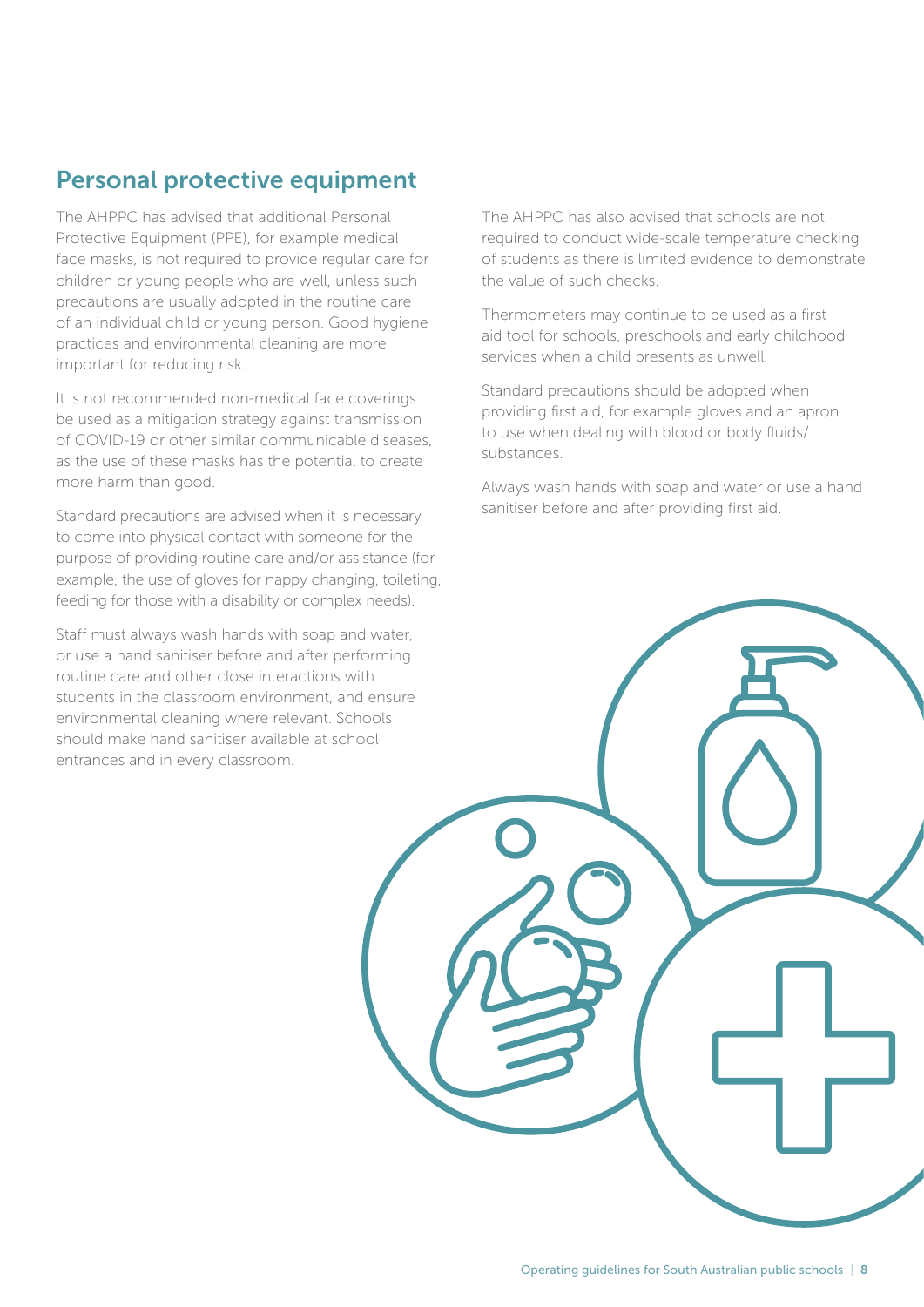

# Technology and devices

To ensure continuity of learning, the department has sourced devices and internet wifi dongles for students in years 11 and 12 who do not currently have access to devices through their school or at home. These devices will be rolled out to identified SACE students (through the recent survey of leaders) at the beginning of term 2. These devices will allow senior secondary students to continue learning remotely in the event of a confirmed case of COVID-19 at a site or temporary closure, such as the one recently in the Barossa region.

The department is also working with school leaders across the state to identify a further order of priority by which students will receive devices and/or home internet solutions where they require it, and where both the student and the school can make best use of them.

If your school or preschool has devices (iPads, laptops etc.) available for in-school use, please lend these out to students who need to learn from home, prioritising access to those students with the greatest need.

For all staff and students who are provided devices or ICT equipment to be used at home, insurance settings do not cover these items for damage or replacement. Repair or replacement costs in these circumstances are therefore a business expense. If costs associated with damage or repair of devices create financial difficulties for sites, please contact Tim Elliott via [tim.elliott@sa.gov.au](mailto:tim.elliott%40sa.gov.au?subject=) to discuss additional support on a case-by-case basis.

# Video conferencing

For those students who continue to learn at home, it is important that schools are taking necessary precautions to keep students safe online and protect their privacy when using video conferencing tools. A number of reports of security vulnerabilities and privacy concerns have already surfaced over common platforms like Zoom.

The [video conferencing guide for schools \(PDF, 252.9](https://edi.sa.edu.au/library/document-library/learning-improvement/covid19/COVID19-Video-conferencing-guide-for-schools.pdf)  [KB\)](https://edi.sa.edu.au/library/document-library/learning-improvement/covid19/COVID19-Video-conferencing-guide-for-schools.pdf) provides you with information about available tools, your responsibilities and how to maintain online safety when using video conferencing tools.

## Learner Management System (LMS) options for schools and preschools

Information about the LMS options available to support teachers and students with continuity of learning during this time is available on [EDi](https://edi.sa.edu.au/supporting-children/health-and-wellbeing/covid-19/supporting-children/support-for-term-2).

# Recording attendance

## Staff working arrangements

From beginning of term 2, all schools and preschools are required to report on staff working arrangements in HRS daily. Guidance of how to do this will be provided before the start of term.

This information, along with daily student attendance data, will help the department provide meaningful support to schools and preschools by, for example, providing additional support through TRTs or support staff where staff absences are high or the number of vulnerable staff is high in particular sites or regions. This will help us mobilise a casual and relief workforce quickly if needed to maintain appropriate student/staff ratios and ensure the continuity of learning.

## Student attendance

From the beginning of term 2 it is mandatory for all schools to record student attendance data in EDSAS by 4pm each day.

Preschools will submit daily attendance on a weekly basis through EYS in Term 2.

More information about recording student attendance can be found on [EDi.](https://edi.sa.edu.au/operations-and-management/reporting-data-and-records/data-and-surveys/data-collection/edsas-student-data)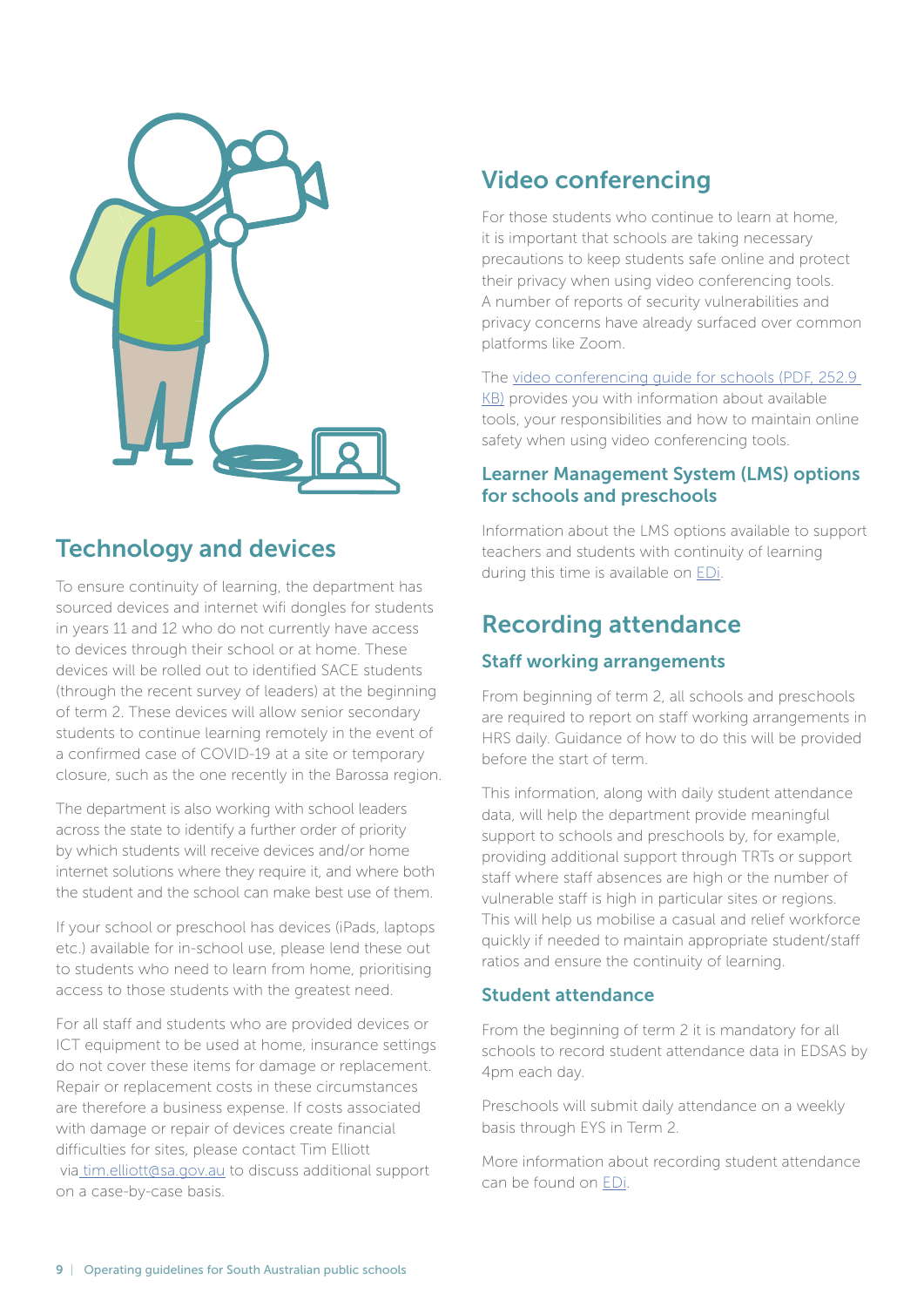# Student support services

Student Support Services will provide ongoing support to schools and preschools in Term 2 with a focus on priority 1 services as described in the [catalogue of services.](https://edi.sa.edu.au/library/document-library/miscellaneous/child-and-student-support/support-services/student-support-services-catalogue.pdf) The multidisciplinary approach to services will continue in the context of COVID-19.

Many of our student support services can be delivered using online technology and we will do our best to maintain essential services during this time. Please continue to send through referrals and connect with student support services to get support for your school, preschool and students. The focus for services will continue to be supporting student learning, wellbeing and behaviour.

A new social work duty line will start operating from term 2 to complement the existing services offered.

Leaders and teachers will be able to speak with a social worker on 1300 620 673 from 9am to 5pm on weekdays or via email on [education.socialwork@sa.gov.au](mailto:education.socialwork%40sa.gov.au?subject=)

Visit [EDi](https://edi.sa.edu.au/supporting-children/health-and-wellbeing/covid-19/supporting-children/student-support-services-social-work-duty-line-and-covid-19-services) for more information



# School buses

School buses, both yellow and contracted services, will continue to operate as per normal routes and timetables.

Enhanced cleaning protocols have been put in place for all buses and student transport services, including taxis for students with disabilities.

## More information

The department is working closely with SA Health to ensure we have access to the latest advice on how to keep our staff, our students and community safe.

If you have any questions about managing coronavirus in the workplace, please call the department's COVID-19 information line on 8226 2000 (8am to 5pm) or email [education.WHS@sa.gov.au](mailto:education.WHS%40sa.gov.au?subject=)

You can also call the government's coronavirus health information line on 1800 020 080. The line operates 24 hours a day, 7 days a week.